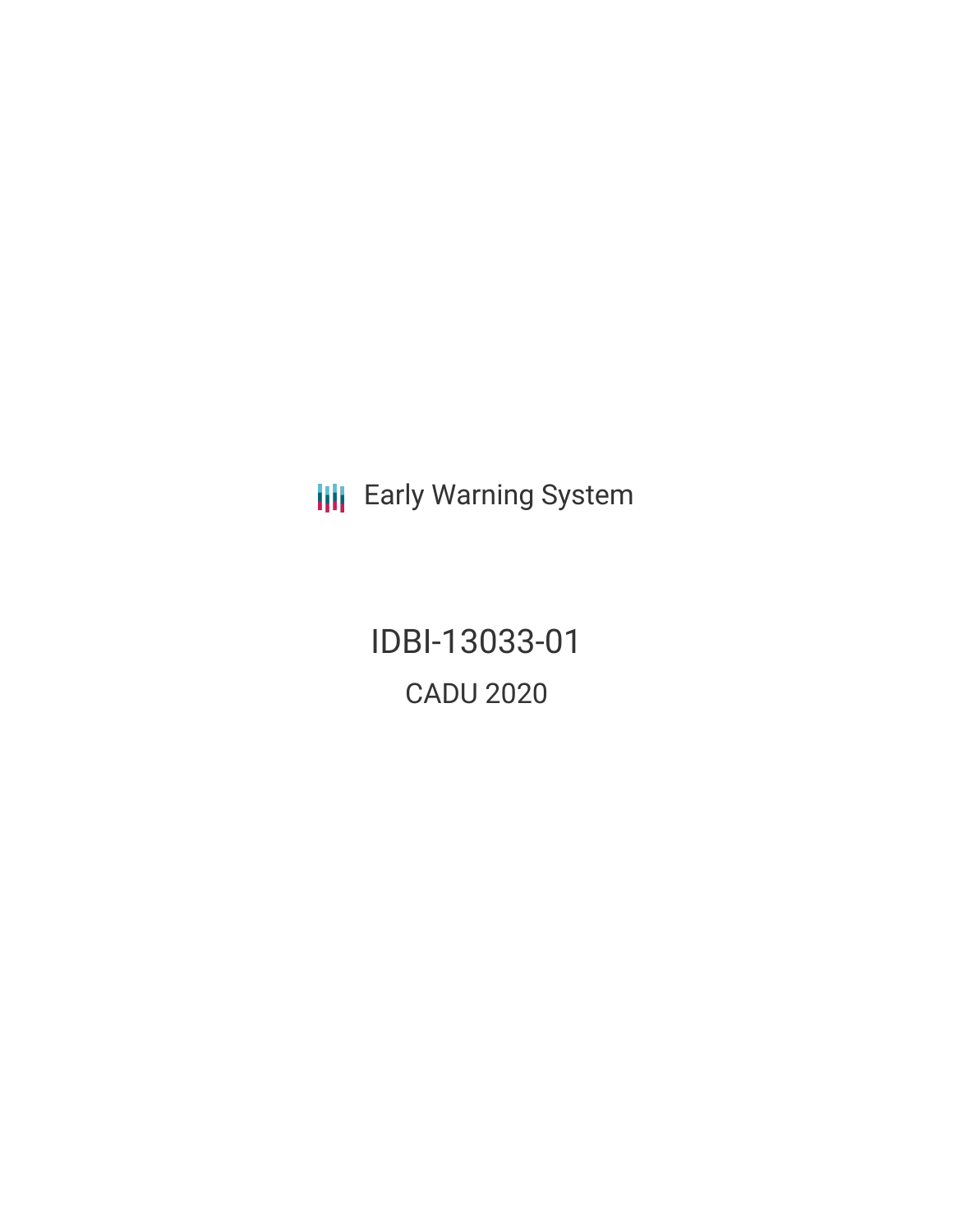# **Quick Facts**

| <b>Countries</b>               | Mexico                   |
|--------------------------------|--------------------------|
| <b>Specific Location</b>       | Municipality of Tulum    |
| <b>Financial Institutions</b>  | IDB Invest (IDBI)        |
| Status                         | Proposed                 |
| <b>Bank Risk Rating</b>        | B                        |
| <b>Voting Date</b>             | 2020-07-06               |
| <b>Borrower</b>                | Corpovael S.A.B. de C.V. |
| <b>Sectors</b>                 | Construction             |
| <b>Investment Type(s)</b>      | Guarantee                |
| <b>Investment Amount (USD)</b> | \$36.00 million          |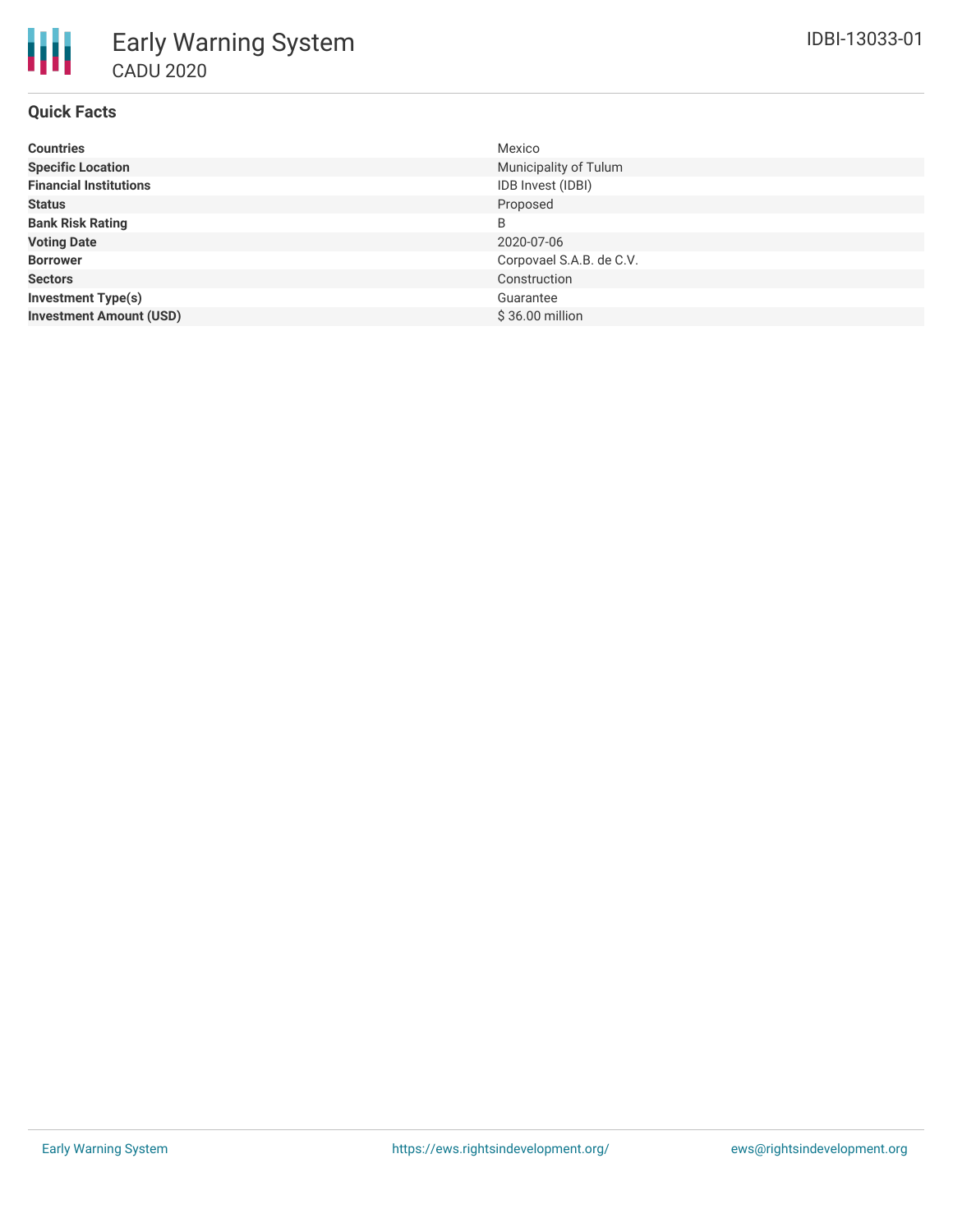

#### **Project Description**

Corpovael S.A.B. de C.V. ("CADU", or the "Company") is a real estate company that designs, builds, promotes and sells housing projects in the affordable entry-level, middle-income and residential segments in Mexico. CADU intends to issue multiple green bonds in the Mexican Stock Exchange or in the Mexican Institutional Stock Exchange and use the proceeds to finance and/or refinance, in whole or in part, existing and/or future green housing projects that incorporate energy and water efficiency measures under the ECOCASA program, including the construction of a new development housing project for low and middle income families in Tulum. This transaction is an opportunity to support CADU with a program of up to MXN\$500 million to issue partial credit guarantees ("PCG") to cover up to 50% of such green bonds with a tenor of up to seven years. Additionally, IDB Invest will seek to provide a five-year revolving credit facility of up to MXN\$300 million including a committed tranche of up to MXN\$200 million and an uncommitted tranche of up to MXN\$100 million, with drawdowns of up to 12 months (the "RCF") in order to finance working capital requirements in connection to the development of affordable housing for low and middle income families. Both the PCG Program and the RCF (the "Project") aim at: (i) promoting the construction of green buildings with impact in energy and water efficiency; (ii) increase employment in the engineering and construction sectors; (iii) support the construction of affordable green housing and the implementation of new technologies; (iv) allow access to low and middle-income families to decent homes; and (v) increase the availability of securities, especially thematic bonds, in the Mexican debt markets.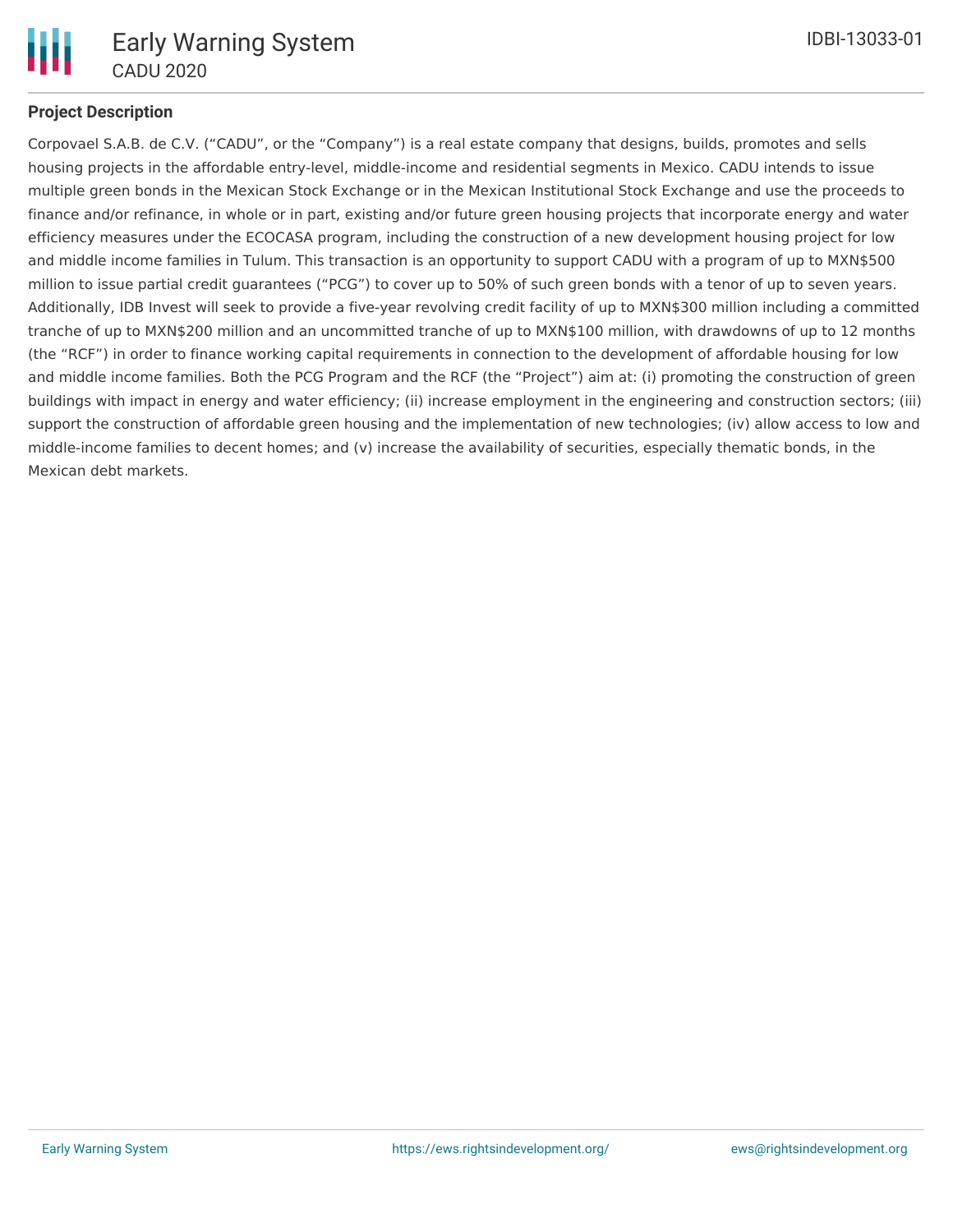

#### **People Affected By This Project**

For project inquiries, including environmental and social questions related to an IDB Invest transaction, please contact the client (seeInvestment Summary tab), or IDB Invest using the emailrequestinformation@idbinvest.org. As a last resort, affected communities have access to the IDB Invest Independent Consultation and Investigation Mechanism by writing tomecanismo@iadb.orgorMICI@iadb.org, or calling +1(202) 623-3952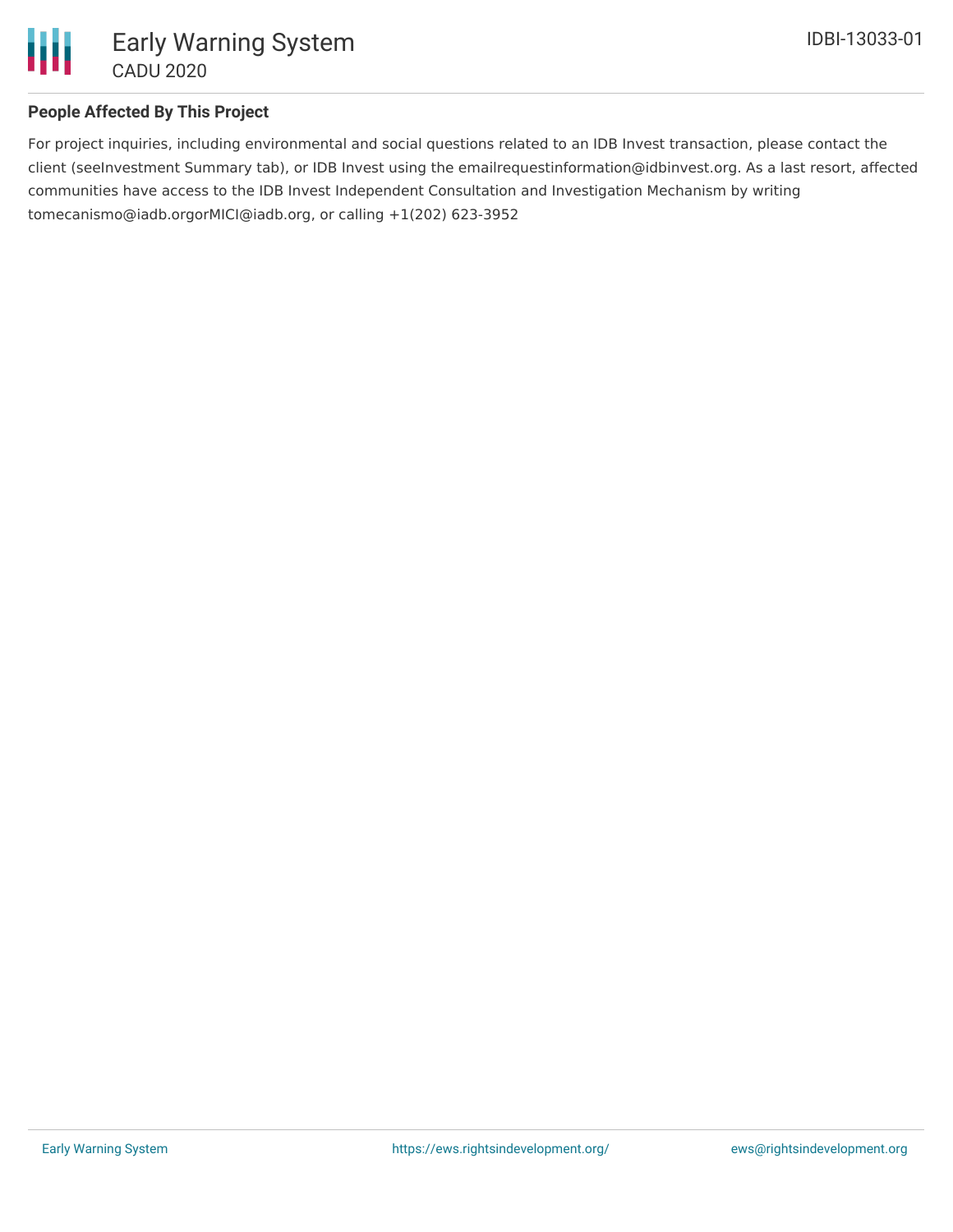

### **Investment Description**

• IDB Invest (IDBI)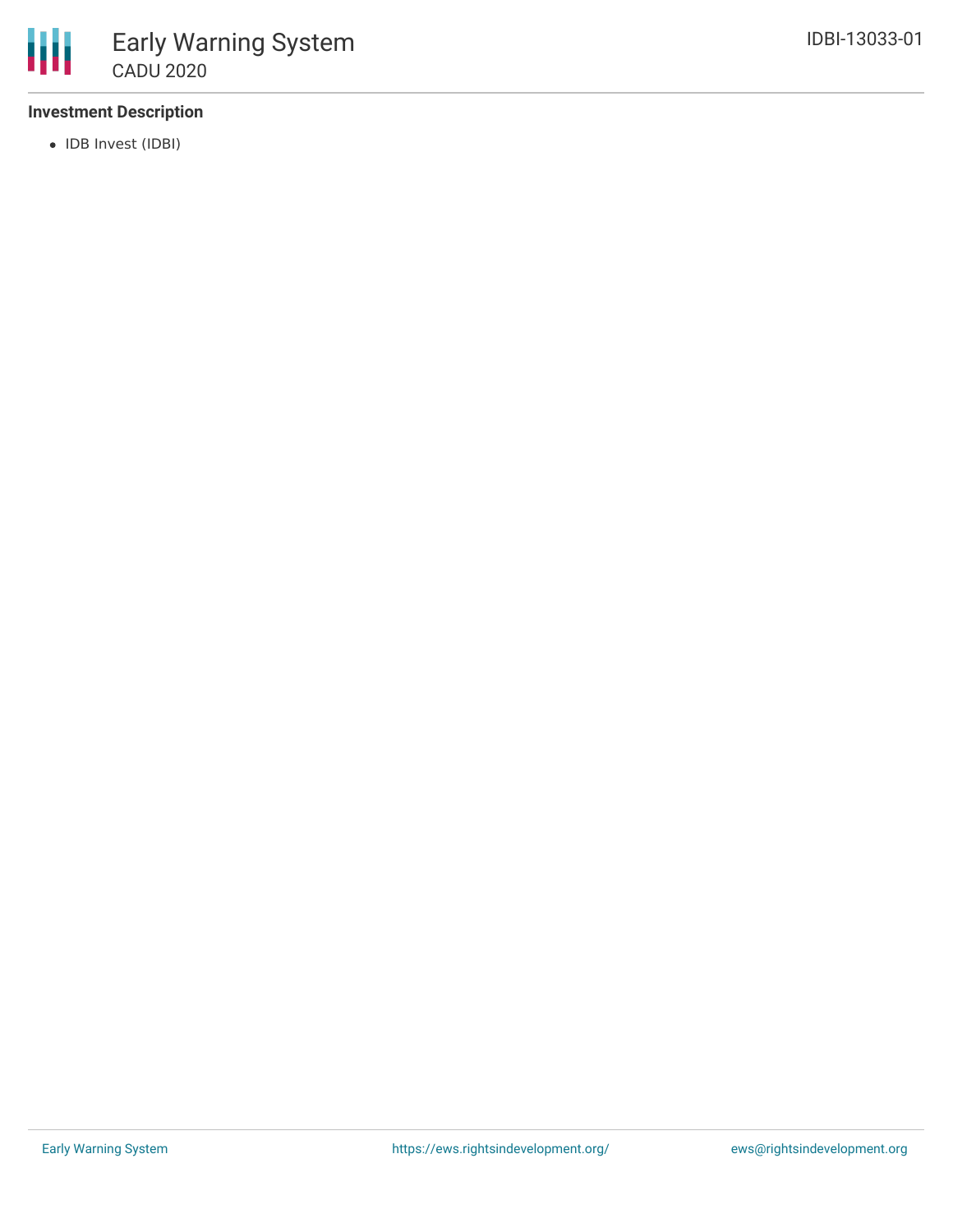

| <b>Private Actor 1</b> | <b>Private Actor</b><br>' Role | <b>Private Actor</b><br><b>Sector</b> | <b>Relation</b>          | <b>Private Actor 2</b>   | <b>Private Actor</b><br>2 Role | <b>Private Actor</b><br>2 Sector |
|------------------------|--------------------------------|---------------------------------------|--------------------------|--------------------------|--------------------------------|----------------------------------|
| $\sim$                 | $\sim$                         | $\sim$                                | $\overline{\phantom{a}}$ | Corpovael S.A.B. de C.V. | Contractor                     | $\overline{\phantom{a}}$         |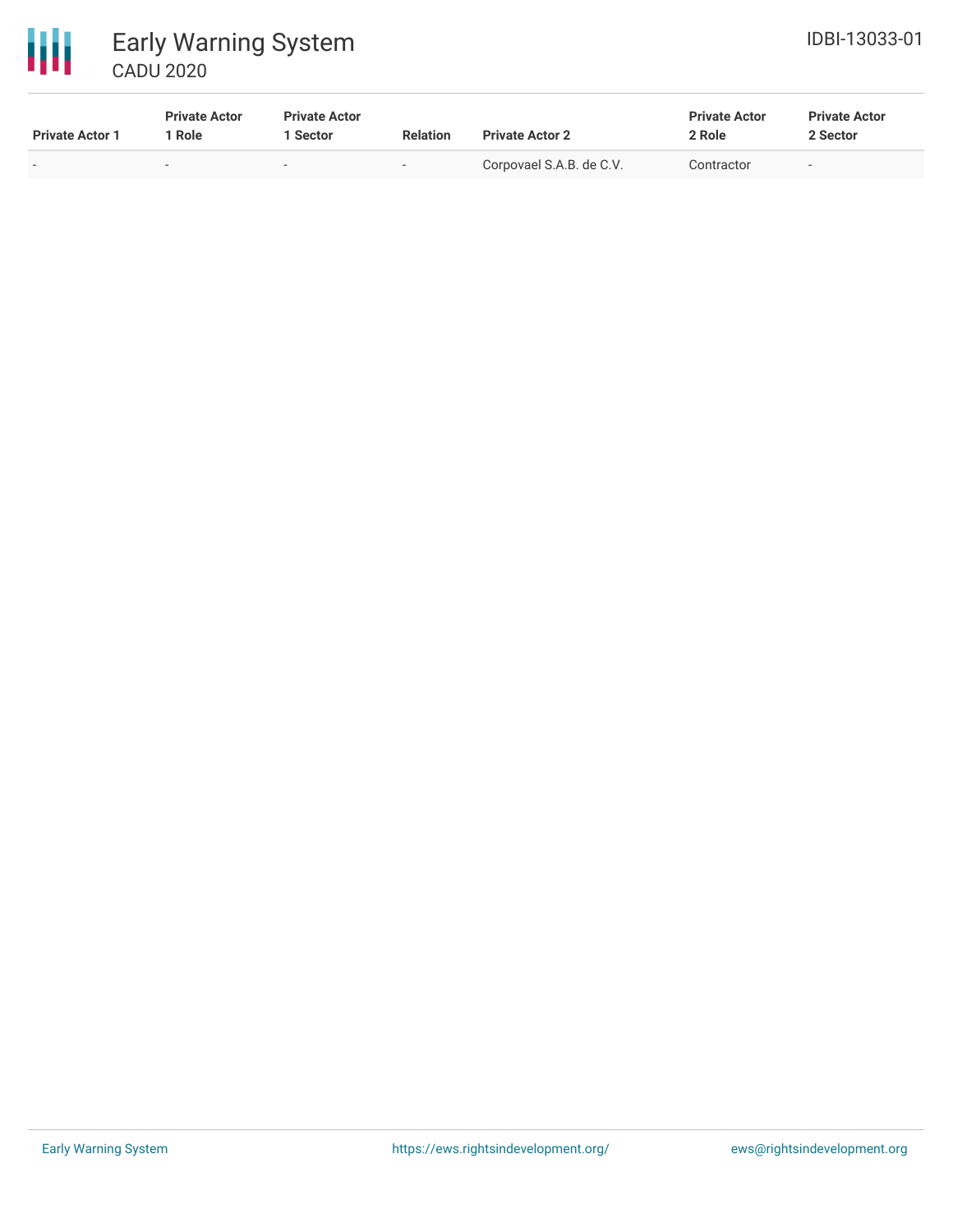### **Contact Information**

# **ACCESS TO INFORMATION**

You can submit a request for information disclosure at:

[https://www.iadb.org/en/access-information/information-request.](https://www.iadb.org/en/access-information/information-request)

## **ACCOUNTABILITY MECHANISM OF IDB / IDB INVEST**

The Independent Consultation and Investigation Mechanism (MICI) is the independent complaint mechanism and fact-finding body for people who have been or are likely to be adversely affected by an Inter-American Development Bank (IDB) or Inter-American Investment Corporation (IDB Invest)-funded project. If you submit a complaint to MICI, they may assist you in addressing the problems you raised through a dispute-resolution process with those implementing the project and/or through an investigation to assess whether the IDB or IDB Invest is following its own policies for preventing or mitigating harm to people or the environment. You can submit a complaint by sending an email to [MICI@iadb.org](mailto:MICI@iadb.org). You can learn more about the MICI and how to file a complaint at <http://www.iadb.org/en/mici/mici,1752.html> (in English) or <http://www.iadb.org/es/mici/mici,1752.html> (Spanish).